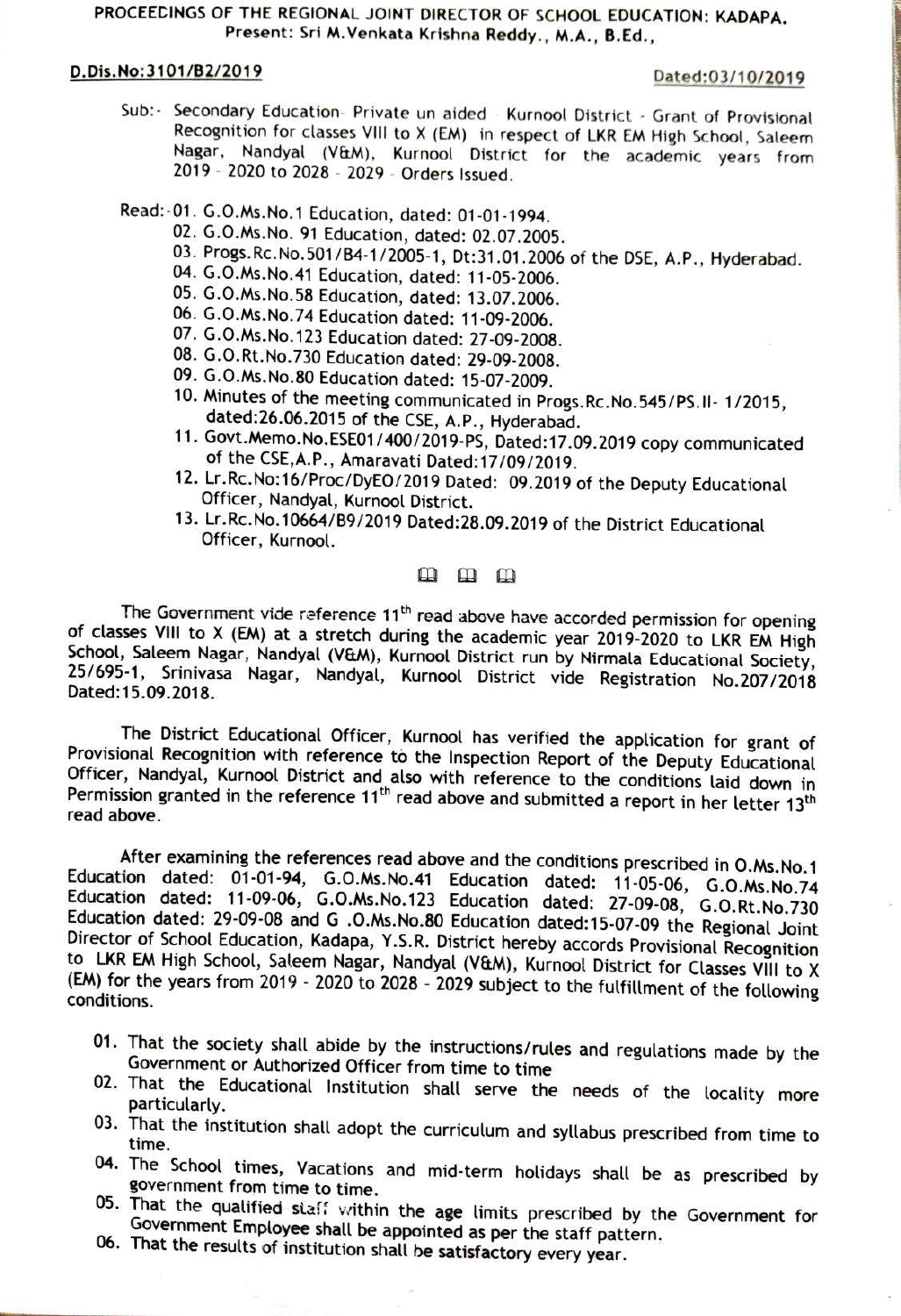07. That the records/accounts shall be furnished to the District Educational Officer every year 31<sup>st</sup> May at latest.

The Management is informed that as per G.0.Ms.No.1 Education dated: 01-01-1994, the fee collection from the students shall be allocated as to meet the following requirements:

- a) 50% of the fees collected shall be earmarked towards payment of salaries to the staff.
- b) 15% of fees collected shall be utilized for the maintenance of the institutions towards expenditure involving the building rent, electricity and water charges, stationery office payments to be made to menial and auditors, purchase of Library books, Lab Equipment and Chemicals and expenditure involving the upkeep of the institution etc.
- c) 15% of fees collected shall be earmarked for the developmental activities of the institution.
- d) 15% of the fees collected shall be earmarked as management's contribution towards staff benefits like gratuity, teacher's provident fund, Group Insurance scheme etc.
- e) 5% of the fees collected shall be earmarked as personal income to the Management.
- 08. Library should be enriched with at least 1000 books.
- 09. E.W.F. Scheme should be implemented to all the staff members.
- 10. That the list of Governing body shall be furnished to the DEO every year.
- 11. That the pay structure/Fee structure fixed by the governing body shall be got approved by the DEO every year.
- 12. That all the conditions prescribed in the G.0s and other orders which are not specified in these orders shall be complied with.
- 13. That the School shall not be closed without giving notice both to the parents/ DEO and competent authority at least 6 months before.
- 14. That the school shall be closed or permitted to be closed only from the date on which summer vacation is declared.
- 15. That the society shall submit proposals for Renewal of Recognition sufficiently in advance i.e., at least 6 months prior to the date of expiry of the order. However by the end of April every year, the Educational agency shall file an affidavit to the effect that there is no deviation or violation of norms/rules prescribed by the Government from time to time.
- 16. The management should renew the Fire NOC every year.
- 17. The management should submit the affidavit in original every year.
- 18. The management should submit audit reports every year.

The receipt of the proceedings should be acknowledged.

M.Venkata Krisl na Reddy Regional Joint Director of School Education, Kadapa.

To

The District Educational Officer, Kurnool.

he Correspondent, LKR EM High School, Saleem Nagar, Nandyal (V&M), Kurnool District. Copy to the Deputy Educational Officer, Nandyal, Kurnool District. Copy to Stock File.

Copy to file.

 $M_{\rm c}$ .e.f.b.o//  $\mathcal{B}_{\rm c}$  alwhol?

SUPERINTENDENT.

Altrag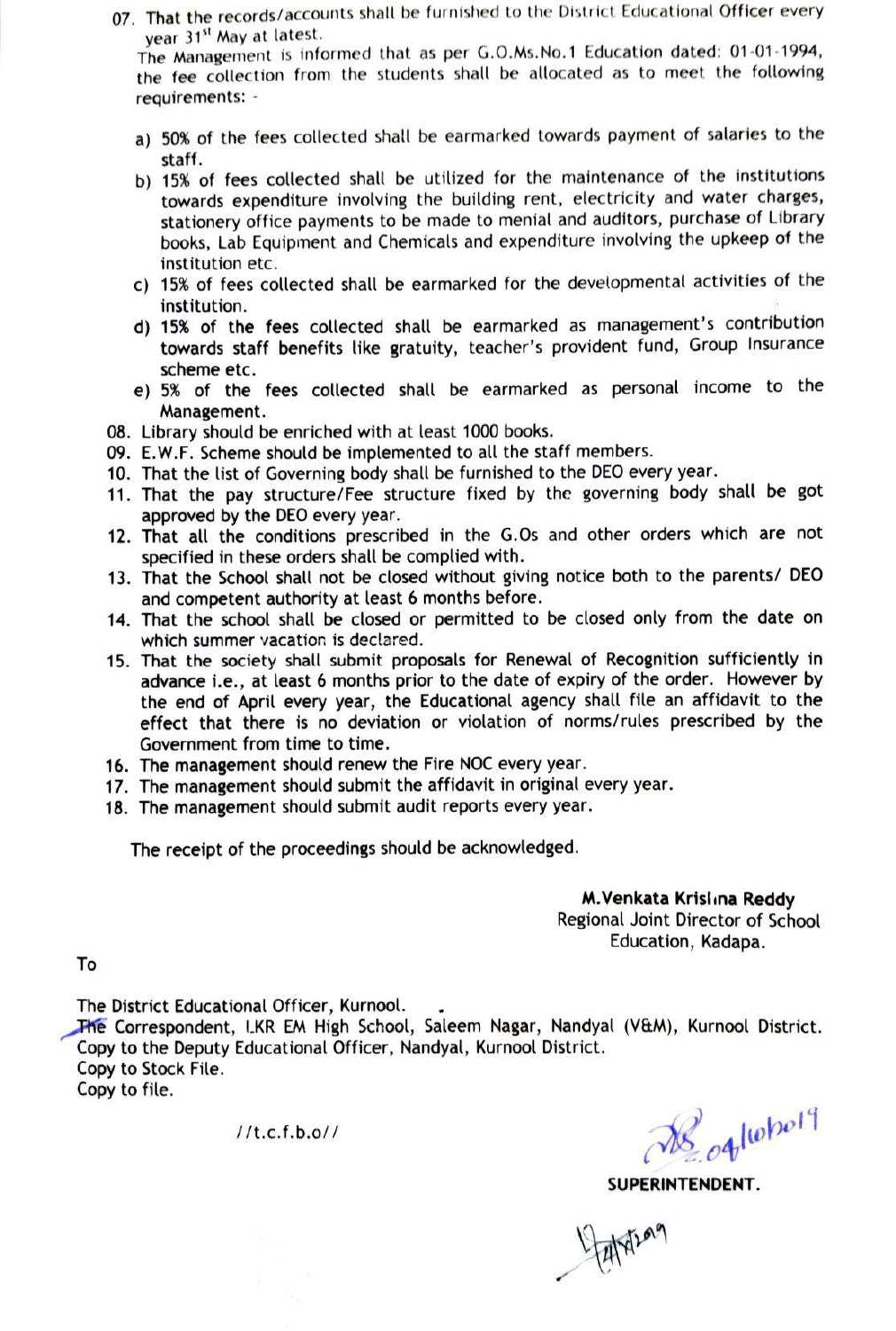Proceedings of the District Educational Officer, Kurnool. Present: Smt Tahera Sultana., MA, B.Ed., M.Phi

 $Rc. No.4546/B10/2019.$  Dt:  $\{Q.05.2019\}$ 

Sub: - Elementary Education - Private Un-Aided - LKR EM School, Saleem Nagar. Nandyal (V&M). Kurnool District for grant of Temporary Recognition for Classes I to VIl (EM)during the academic year 2019-2020 to 2028-2029- Orders-Issued.

Ref: - 1) G.O.Ms. No. 1 Edu (PS2) Dated: 01-01-1994.

2) G.O.Ms. No. 41 Edu. Dated: 11-05-2006.

3) G.O.Ms. No. 74 Edu, Dated: 11-09-2006.

4) This office prog.Rc.No.2604/B10/2019, Dt: 25.03.2019.

5) Lr.Rc.No.354/Private/2019, Dt.28.02.2019 of the Mandal Educational Officer Nandyal  $***$ 

In view of the recommendation made by the inspecting officer i.e. Mandal Educational Officer, Nandyal in the reference  $5<sup>th</sup>$  read above and after careful examination of the proposals with reference to the conditions prescribed in G.O.  $1<sup>st</sup>$  to  $3<sup>rd</sup>$  read above, the District Educational Officer, Nandyal hereby accords Temporary Recognition for a period of 10 years from the academic years from 2019-2020 to 2028-2029 for classes I to VIl(EM) in respect of LKR EM School, Saleem Nagar, Nandyal (V&M). Kurnool District.

Subject to the following conditions: -

- 1. The society shall abide by the Instructions/ Rules/ Regulations made by the Government Authorized Officer time to time.
- 2. That the Educational Institution shall serve the needs of the locality more particularly.
- 3. That the Institution shall adopt the curricular and syllabus preseribed from time to time.
- 4. The School timings, vacations and mid-term holidays shall be as prescribed by Government for time to time.
- 5. That the qualified staff within the age imits prescribed by the Government for Government Employees shall be appointed as per the staff pattern.
- 6. That the results of Institution shall be satisfactory every year.
- 7. That the records/ accounts shall be furnished to the District Educational Officer, every year by 30<sup>th</sup> September at the latest.
- 8. That the list of Governing Body shall be furnished to the District Educational Oficer,
- every year.<br>9. That the Pay Structure / Fee Structure fixed by the Governing Body shall be got approved by the District Educational Officer every year.
- 10. That all the conditions prescribed in the G.0. and other orders, which are not specified in this order, shall be complied with.
- 11. That the schools shall not be closed without giving notice both to the parents / District Educational Officer and competent authority at least 6 months before.
- 12. That the School shall be closed or permitted to be closed only from the date on which summer vacation is declared.
- 13. The Management should not run higher classes.
- 14. That the Society shall submit proposed for renewal of Recognition sufficiently in advance i.e., at least 6 months prior to the date of expiry of the order.
- 15. These orders are liable for withdrawal / cancellation at any time for non-fulfillment of conditions of Temporary Recognition.
- 16. That the Management should renewal the Fre Certificate every year and submits the same to the undersigned without fail.

The receipt of the proceedings shall be acknowledged.

District Educational Officer Kurnool.

To<br>The Correspondent, LKR EM School, Saleem Nagar, Nandyal (V&M), Kurnool District Dist. Copy to Mandal Educational officer, Nandyal for information.